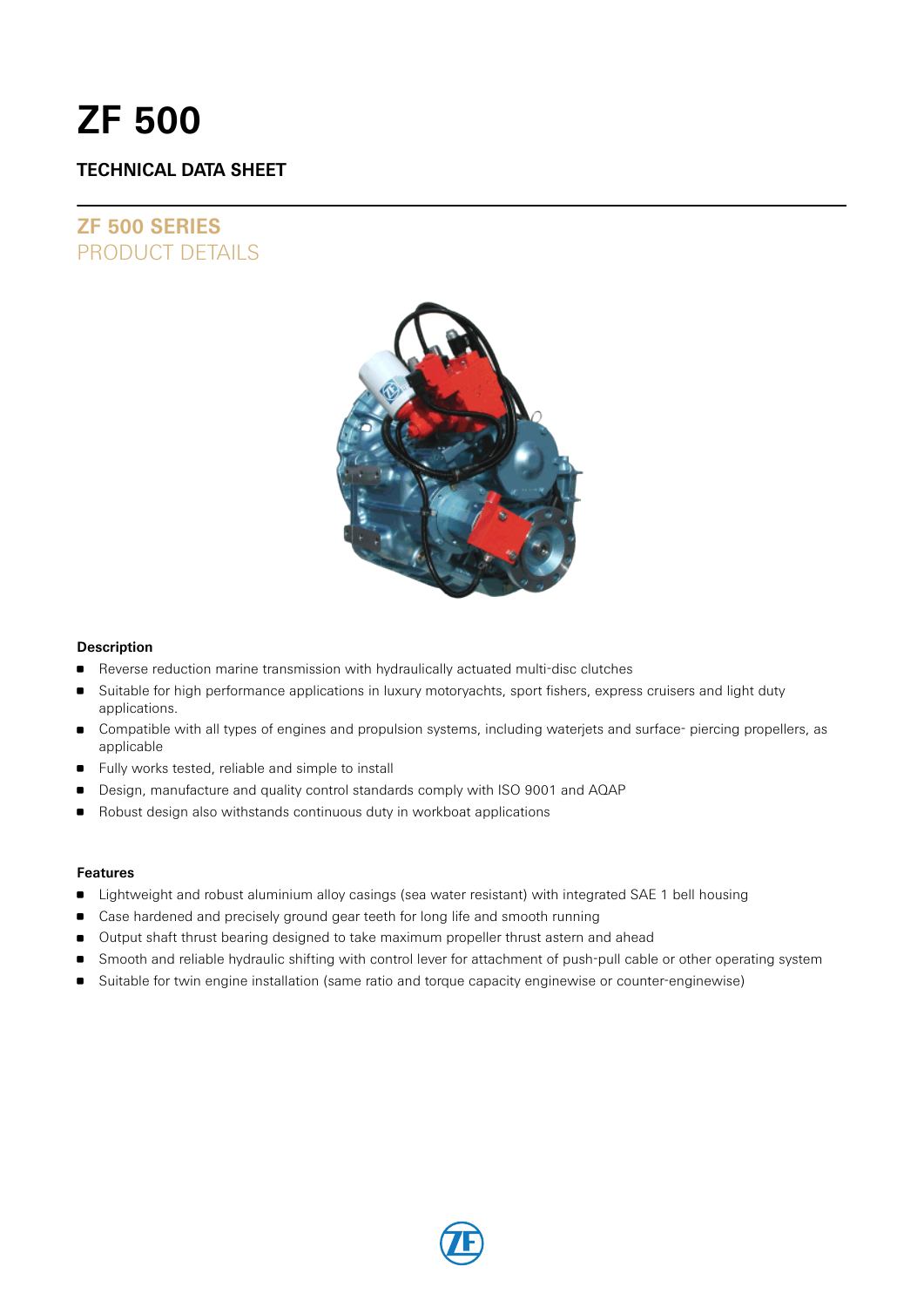# **RATINGS**

| Ratios<br>Power Factor                            |               |        |          | Input Power Capacity |          |      |           |      |      | Max. | Max.       |
|---------------------------------------------------|---------------|--------|----------|----------------------|----------|------|-----------|------|------|------|------------|
|                                                   | kW/RPM hp/RPM |        | kW       | hp                   | kW       | hp   | <b>kW</b> | hp   | kW   | hp   | <b>RPM</b> |
| Pleasure Duty - Diesel                            |               |        | 2100 RPM |                      | 2300 RPM |      | 2450 RPM  |      |      |      |            |
| $1.000$ *, 1.125, 1.237*, 1.500, 1.774*,<br>1.966 | 0.3913        | 0.5247 | 822      | 1102                 | 900      | 1207 | 959       | 1286 | 1174 | 1574 | 3000       |
| $0.925$ *, 2.185*                                 | 0.3654        | 0.4900 | 767      | 1029                 | 840      | 1127 | 895       | 1201 | 1096 | 1470 | 3000       |
| $2.480*$                                          | 0.3404        | 0.4565 | 715      | 959                  | 783      | 1050 | 834       | 1118 | 1021 | 1370 | 3000       |
| $2.625*$                                          | 0.3242        | 0.4348 | 681      | 913                  | 746      | 1000 | 794       | 1065 | 973  | 1304 | 3000       |
| $2.917*$                                          | 0.2675        | 0.3587 | 562      | 753                  | 615      | 825  | 655       | 879  | 803  | 1076 | 3000       |
| Light Duty - Diesel                               |               |        |          | 2100 RPM             | 2300 RPM |      | 2450 RPM  |      |      |      |            |
| 1.000*, 1.125, 1.237*, 1.500, 1.774*,<br>1.966    | 0.3567        | 0.4783 | 749      | 1004                 | 820      | 1100 | 874       | 1172 | 1070 | 1435 | 3000       |
| $0.925$ *, 2.185*                                 | 0.3242        | 0.4348 | 681      | 913                  | 746      | 1000 | 794       | 1065 | 973  | 1304 | 3000       |
| 2.480*                                            | 0.3080        | 0.4130 | 647      | 867                  | 708      | 950  | 755       | 1012 | 924  | 1239 | 3000       |
| $2.625*$                                          | 0.2917        | 0.3912 | 613      | 822                  | 671      | 900  | 715       | 958  | 875  | 1174 | 3000       |
| $2.917*$                                          | 0.2594        | 0.3479 | 545      | 731                  | 597      | 800  | 636       | 852  | 778  | 1044 | 3000       |
| Medium Duty - Diesel                              |               |        | 1800 RPM |                      | 2100 RPM |      | 2250 RPM  |      |      |      |            |
| $1.000$ *, 1.125, 1.237*, 1.500, 1.774*,<br>1.966 | 0.2694        | 0.3613 | 485      | 650                  | 566      | 759  | 606       | 813  | 808  | 1084 | 3000       |
| $2.185*$                                          | 0.2486        | 0.3334 | 447      | 600                  | 522      | 700  | 559       | 750  | 746  | 1000 | 3000       |
| $0.925$ *, 2.480*, 2.625*                         | 0.2279        | 0.3056 | 410      | 550                  | 479      | 642  | 513       | 688  | 684  | 917  | 3000       |
| 2.917*                                            | 0.1989        | 0.2667 | 358      | 480                  | 418      | 560  | 448       | 600  | 597  | 800  | 3000       |
| Continuous Duty - Diesel                          |               |        | 1600 RPM |                      | 1800 RPM |      | 2100 RPM  |      |      |      |            |
| 1.000*, 1.125, 1.237*, 1.500, 1.774*,<br>1.966    | 0.2486        | 0.3334 | 398      | 533                  | 447      | 600  | 522       | 700  | 746  | 1000 | 3000       |
| $2.185*$                                          | 0.2279        | 0.3056 | 365      | 489                  | 410      | 550  | 479       | 642  | 684  | 917  | 3000       |
| $0.925*$                                          | 0.2217        | 0.2973 | 355      | 476                  | 399      | 535  | 466       | 624  | 665  | 892  | 3000       |
| $2.480*$                                          | 0.2079        | 0.2788 | 333      | 446                  | 374      | 502  | 437       | 585  | 624  | 836  | 3000       |
| 2.625*                                            | 0.1989        | 0.2667 | 318      | 427                  | 358      | 480  | 418       | 560  | 597  | 800  | 3000       |
| $2.917*$                                          | 0.1864        | 0.2500 | 298      | 400                  | 336      | 450  | 391       | 525  | 559  | 750  | 3000       |

\* Special Order Ratio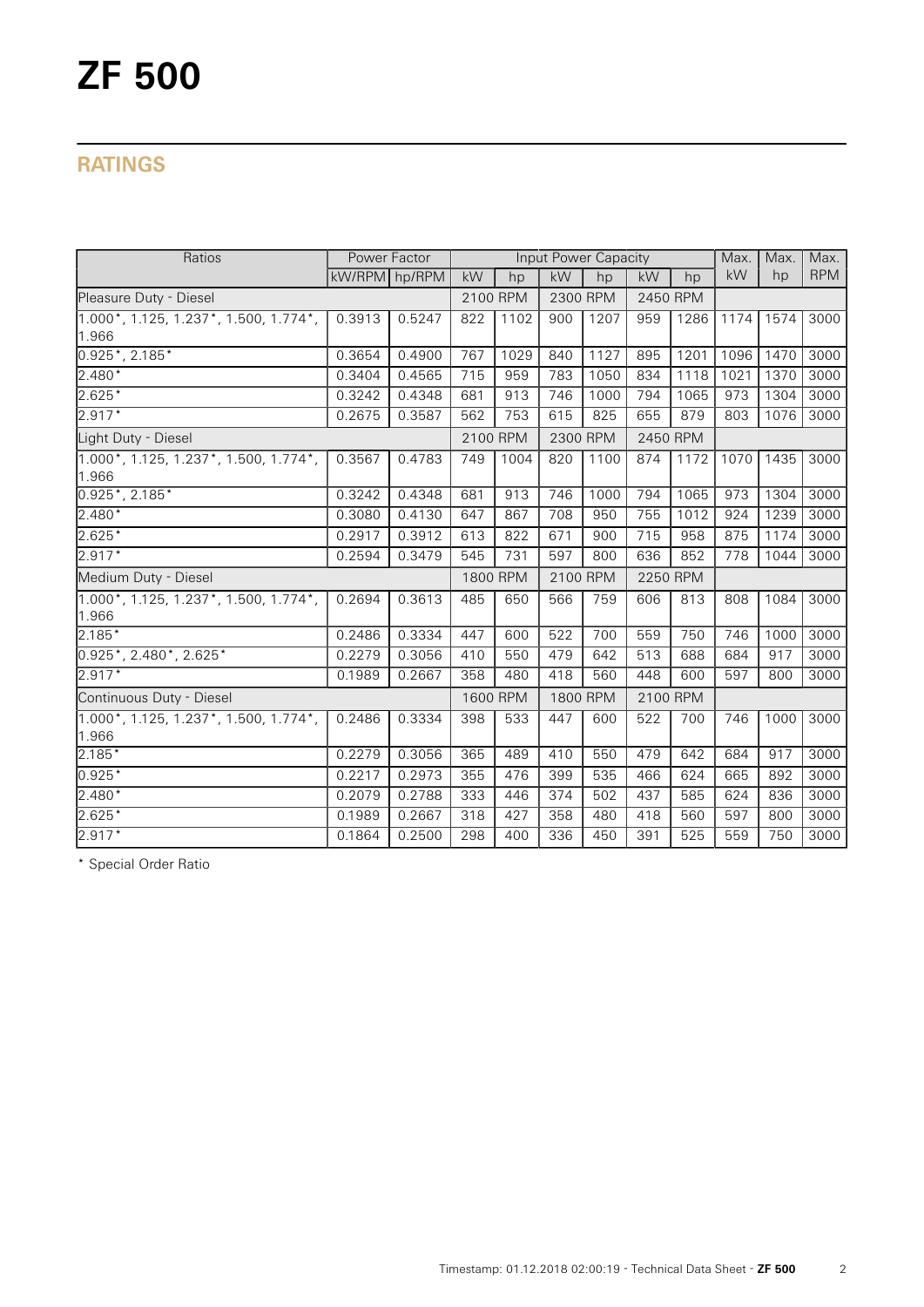# **DIMENSIONS**



| Η                          | B <sub>1</sub> | B <sub>2</sub>                            |      |     | H <sub>2</sub>    |      |                    |  |  |  |
|----------------------------|----------------|-------------------------------------------|------|-----|-------------------|------|--------------------|--|--|--|
| Millimeter (mm)            |                |                                           |      |     |                   |      |                    |  |  |  |
| 180.0                      | 290.0          | 357.9<br>632.5<br>290.0<br>167.0<br>544.0 |      |     |                   |      |                    |  |  |  |
| lnch (in)                  |                |                                           |      |     |                   |      |                    |  |  |  |
| 7.09                       | 11.42          | 11.42                                     | 6.57 |     | 14.09             | 24.9 | 21.42              |  |  |  |
| Weight (kg)<br>Weight (lb) |                |                                           |      |     | Amount of Oil (I) |      | Amount of Oil (qt) |  |  |  |
| 185<br>408                 |                |                                           |      | 9.0 |                   | 9.5  |                    |  |  |  |

# **BELL HOUSING DIMENSIONS**

| Name  | Α  |                         | В                                   |                         | C  |    | L <sub>3</sub> |     | <b>Bolt Holes</b> |          |      |
|-------|----|-------------------------|-------------------------------------|-------------------------|----|----|----------------|-----|-------------------|----------|------|
|       |    |                         |                                     |                         |    |    |                |     | No.               | Diameter |      |
|       | mm | $\overline{\mathsf{I}}$ | mm                                  | $\overline{\mathsf{I}}$ | mm | in | mm             | in  |                   | mm       | in   |
| SAE 0 |    |                         | 647.7 25.5 679.45 26.75 711.2 28.0  |                         |    |    | 0.0            | 0.0 | 16                | 13.49    | 0.53 |
| SAE 1 |    |                         | 511.2 20.13 530.2 20.87 554.0 21.81 |                         |    |    |                |     | 12                | 12.0     | 0.47 |



# **OUTPUT FLANGE DIMENSIONS**

|       |                         |                                    |                         |    |                         |      | <b>Bolt Holes</b> |              |      |      |
|-------|-------------------------|------------------------------------|-------------------------|----|-------------------------|------|-------------------|--------------|------|------|
|       |                         |                                    |                         |    |                         |      | No.               | Diameter (E) |      |      |
| mm    | $\mathsf{I} \mathsf{n}$ | mm                                 | $\overline{\mathsf{I}}$ | mm | $\overline{\mathsf{I}}$ | mm   |                   |              | mm   |      |
| 205.0 |                         | 8.07   170.0   6.69   140.0   5.51 |                         |    |                         | 20.0 | 0.79              |              | 18.3 | 0.72 |